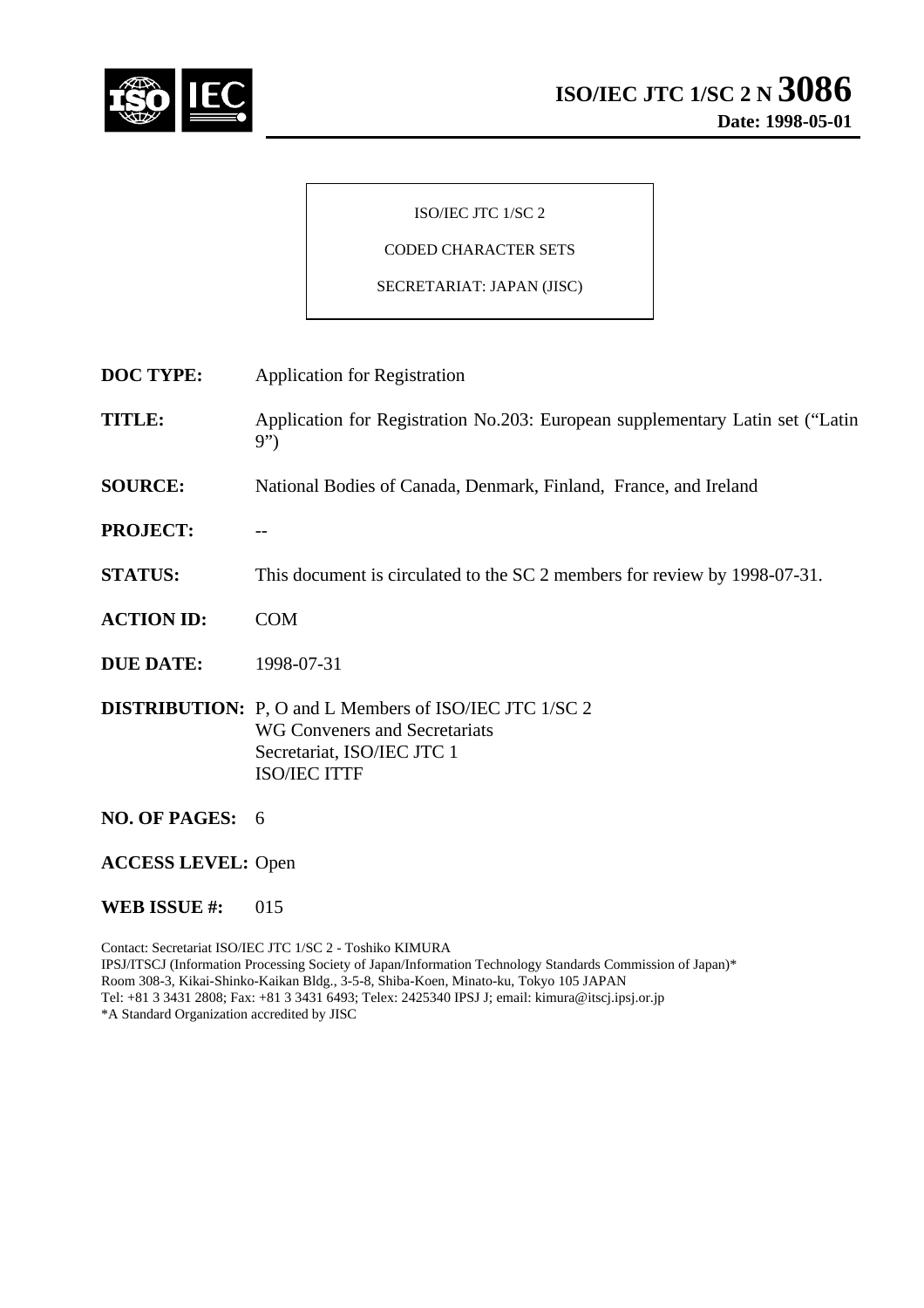| TYPE: | 96-character graphic character<br>set<br>Jeu de 96 caractères graphiques | <b>REGISTRATION NUMBER:</b><br><b>NUMÉRO D'ENREGISTREMENT:</b><br><b>DATE OF REGISTRATION:</b><br><b>DATE D'ENREGISTREMENT:</b> | 203         |  |
|-------|--------------------------------------------------------------------------|---------------------------------------------------------------------------------------------------------------------------------|-------------|--|
|       | <b>ESCAPE SEQUENCE</b>                                                   | GO:                                                                                                                             |             |  |
|       | <b>SEQUENCE D'ÉCHAPPEMENT</b>                                            | $G1$ :                                                                                                                          | ESC 02/13 F |  |
|       |                                                                          | G2:                                                                                                                             | ESC 02/14 F |  |
|       |                                                                          | G3:                                                                                                                             | ESC 02/15 F |  |
|       |                                                                          | CO <sub>2</sub>                                                                                                                 |             |  |
|       |                                                                          | $C1$ :                                                                                                                          |             |  |

## **NAME/NOM**

European supplementary Latin set ("Latin 9")

Jeu supplémentaire latin pour l'Europe (« latin 9 »)

#### **DESCRIPTION**

A set for use with the IRV of ISO/IEC 646 (ISO-IR 6) in an 8-bit code or in a 7-bit environment with code extension techniques prescribed by ISO/IEC 2022). The set is derived from the right-hand part of Latin Alphabet No. 1 (ISO-IR 100) by replacement of characters in columns 10 and 11 with letters needed for the French and Finnish languages, plus the EURO SIGN.

Un jeu utilisable avec l'IRV de l'ISO/IEC 646 (ISO-IR 6) dans un code à 8 bits ou dans un environnement à 7 bits, à l'aide des techniques d'extension de code prescrites par l'ISO/CEI 2022. Le jeu est dérivé de la partie droite de l'alphabet latin nº 1 (ISO-IR 100) où l'on a remplacé certains caractères des colonnes 10 et 11 d'une part par des lettres requises en français et en finnois, et d'autre part par le SYMBOLE EURO.

## **SPONSOR/ORGANISME DE PARRAINAGE**

Canada (Standards Council of Canada/Conseil canadien des normes), Denmark (Dansk Standard), Finland (SFS – STY/Tieke), France (AFNOR – Association française de normalisation), Ireland (NSAI – National Standards Authority of Ireland)

## **ORIGIN/ORIGINE:**

ISO/IEC JTC1/SC2/WG3

# **FIELD OF UTILIZATION/DOMAINE D'APPLICATION**

Communication and processing of text in European languages. The set provides for the languages enumerated in ISO/IEC 8859-1. In addition, it contains the EURO SIGN and provides support for the French, and Finnish languages in addition.

Communication et traitement de texte dans les langues européennes. Ce jeu s'applique à toutes les langues couvertes par l'alphabet latin n° 1. Il ajoute par ailleurs le SYMBOLE EURO, et offre de plus un soutien intégral du français et du finnois.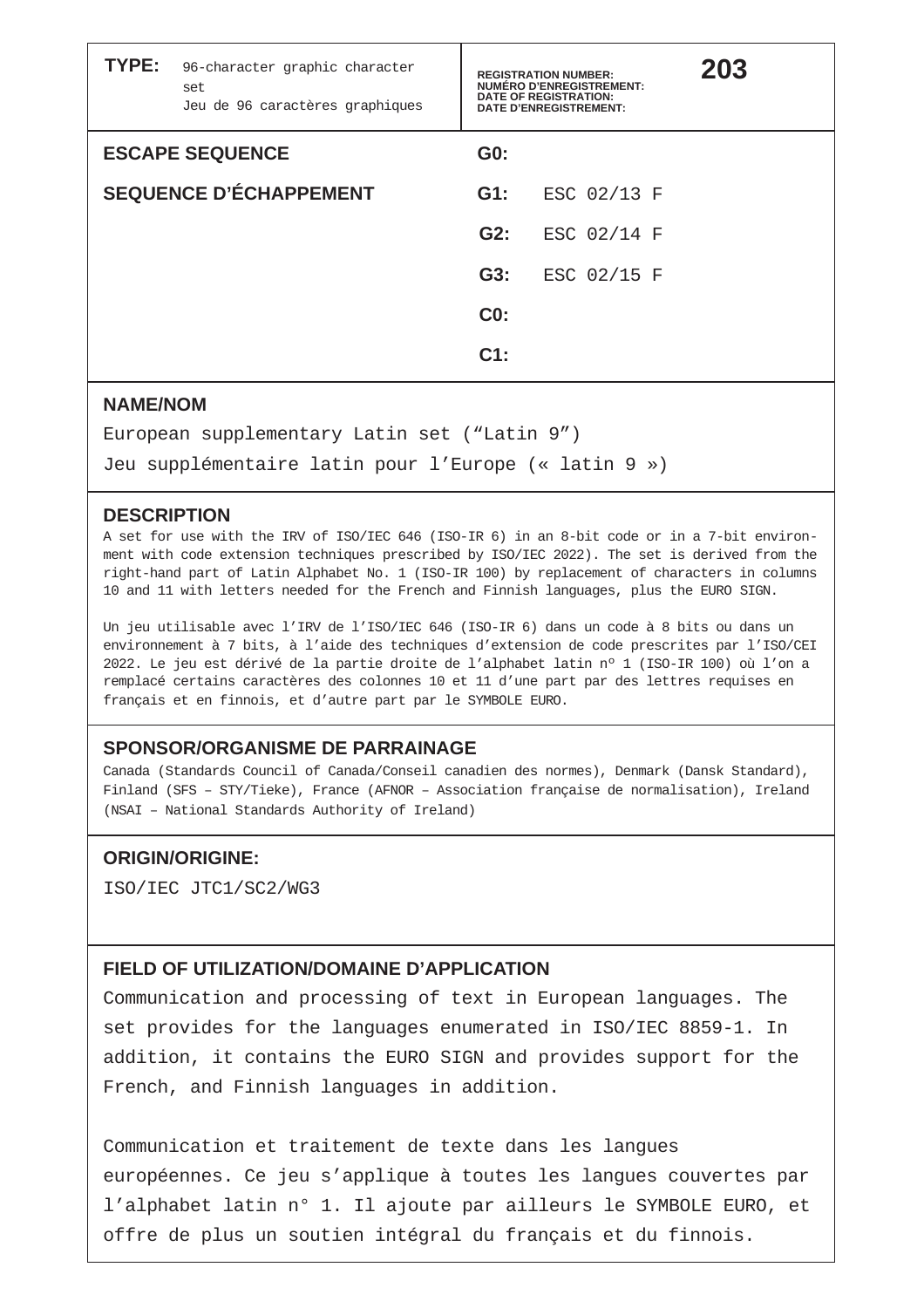|                |             |                |                | $b_s$<br>b <sub>7</sub>   | 1<br>0              | 1<br>$\Omega$ | 1<br>$\Omega$ | 1<br>$\Omega$  | 1<br>1               | 1<br>1   | 1<br>1 | $\overline{1}$<br>$\mathbf{1}$ |                       |
|----------------|-------------|----------------|----------------|---------------------------|---------------------|---------------|---------------|----------------|----------------------|----------|--------|--------------------------------|-----------------------|
|                |             |                |                | $b_{6}$<br>b <sub>5</sub> | N<br>$\overline{0}$ | $\Omega$<br>1 | 1<br>$\Omega$ | 1<br>1         | $\Omega$<br>$\Omega$ | 0<br>1   | 1<br>0 | 1<br>$\overline{1}$            |                       |
| $b_4$          | $b_3$       | $\mathsf{b}_2$ | $\mathsf{b}_1$ |                           | 8                   | 9             | 10            | 11             | 12                   | 13       | 14     | 15                             |                       |
| 0              | 0           | $\overline{0}$ | 0              | 0                         |                     |               | <b>NBSP</b>   | $\circ$        | À                    | Đ        | à      | ð                              | 0                     |
| 0              | 0           | $\circ$        | 1              | 1                         |                     |               | i             | 土              | Á                    | Ñ        | á      | ñ                              | $\mathbf 1$           |
| $\overline{0}$ | 0           | $\mathbf{1}$   | 0              | $\overline{2}$            |                     |               | ¢             | $\sqrt{2}$     | Â                    | Ò        | â      | Ò                              | $\overline{2}$        |
| $\overline{0}$ | 0           | $\mathbf{1}$   | $\mathbf 1$    | 3                         |                     |               | £             | $\overline{3}$ | Ã                    | Ó        | ã      | Ó                              | 3                     |
| 0              | 1           | $\overline{0}$ | 0              | 4                         |                     |               | €             | Ž              | Ä                    | Ô        | ä      | ô                              | 4                     |
| $\overline{0}$ | $\mathbf 1$ | $\overline{0}$ | $\mathbf 1$    | 5                         |                     |               | ¥             | μ              | Å                    | Õ        | å      | Õ                              | 5                     |
| $\overline{0}$ | $\mathbf 1$ | $\mathbf{1}$   | 0              | 6                         |                     |               | Š             | ዋ              | Æ                    | Ö        | æ      | $\ddot{\circ}$                 | 6                     |
| $\overline{0}$ | 1           | $\mathbf 1$    | $\mathbf 1$    | 7                         |                     |               | S             | $\bullet$      | Ç                    | $\times$ | Ç      | $\div$                         | 7                     |
| $\mathbf 1$    | 0           | $\mathbf 0$    | 0              | 8                         |                     |               | š             | ž              | È                    | Ø        | è      | Ø                              | 8                     |
| $\mathbf 1$    | 0           | $\overline{0}$ | $\mathbf 1$    | 9                         |                     |               | $\odot$       | $\mathbf{1}$   | É                    | Ù        | é      | ù                              | 9                     |
| $\mathbf{1}$   | 0           | $\mathbf{1}$   | 0              | 10                        |                     |               | $\mathsf{a}$  | $\mathcal{Q}$  | Ê                    | Ú        | ê      | ú                              | Α                     |
| $\mathbf 1$    | 0           | $\mathbf 1$    | 1              | 11                        |                     |               | $\ll$         | $\gg$          | Ë                    | Û        | ë      | û                              | Β                     |
| $\mathbf{1}$   | $\mathbf 1$ | $\mathbf 0$    | 0              | 12                        |                     |               | ٦             | Œ              | Ì                    | Ü        | Ĺ      | ü                              | $\mathcal{C}$         |
| $\mathbf 1$    | $\mathbf 1$ | $\mathbf 0$    | 1              | 13                        |                     |               | SHY           | œ              | Í                    | Ý        | ĺ      | ý                              | D                     |
| $\mathbf 1$    | 1           | $\mathbf 1$    | 0              | 14                        |                     |               | $^\copyright$ | Ÿ              | $\overline{\hat{1}}$ | Þ        | î      | þ                              | E                     |
| $\mathbf{1}$   | 1           | $\mathbf{1}$   | $\mathbf{1}$   | 15                        |                     |               |               | ݨ              | Ϊ                    | ß        | ï      | ÿ                              | F                     |
|                |             |                |                |                           | 8                   | 9             | Α             | B              | $\mathcal{C}$        | D        | Ε      | F                              | $\bar{z}_{\text{eq}}$ |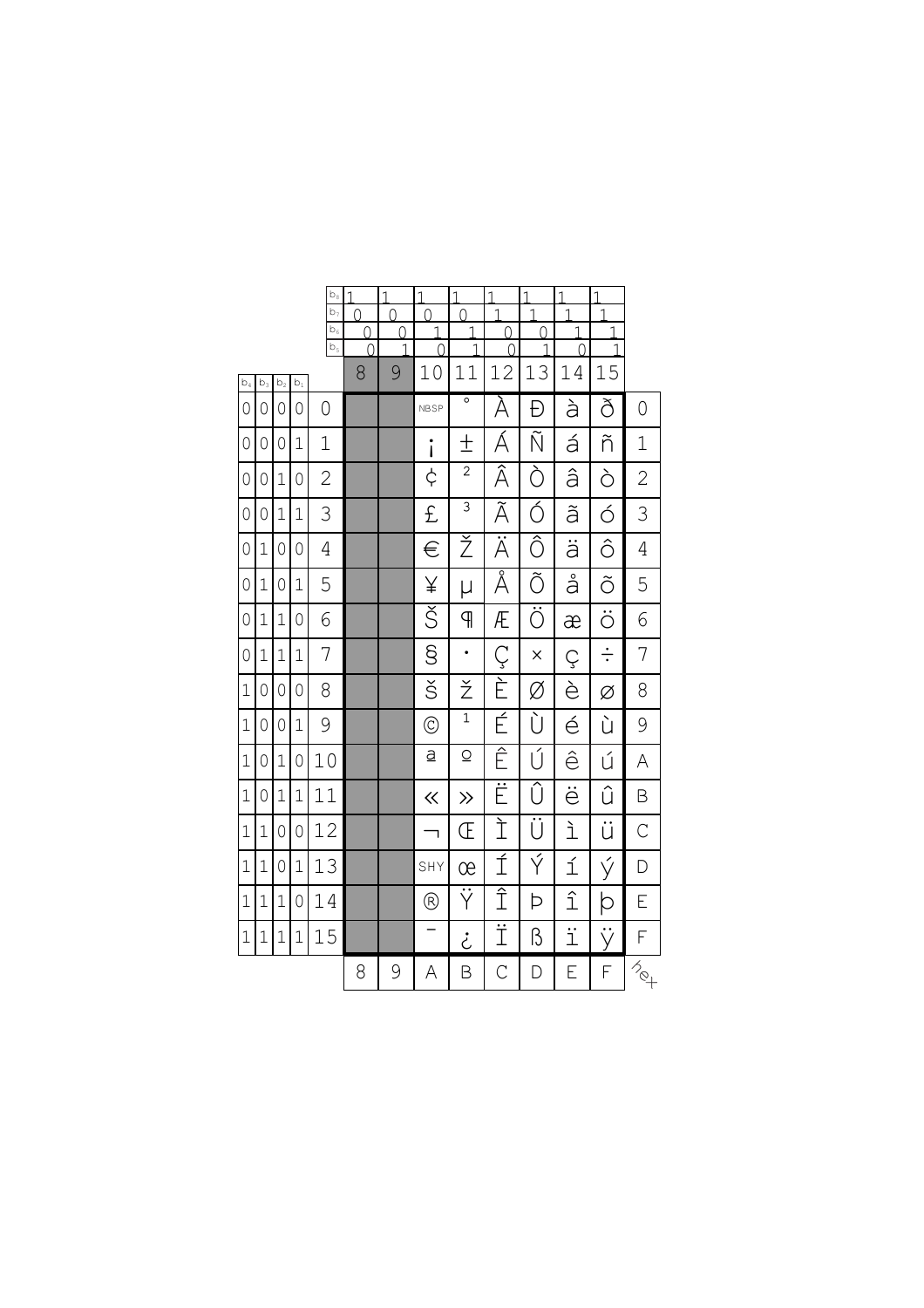| Pos.  | <b>Name</b>                                |            |  |  |  |  |
|-------|--------------------------------------------|------------|--|--|--|--|
| 10/00 | NO-BREAK SPACE                             | U+00A0     |  |  |  |  |
| 10/01 | INVERTED EXCLAMATION MARK                  | U+00A1     |  |  |  |  |
| 10/02 | CENT SIGN                                  | $U+00A2$   |  |  |  |  |
| 10/03 | POUND SIGN                                 | $U+00A3$   |  |  |  |  |
| 10/04 | EURO SIGN                                  | $U+20AC$   |  |  |  |  |
| 10/05 | YEN SIGN                                   | U+00A5     |  |  |  |  |
| 10/06 | LATIN CAPITAL LETTER S WITH CARON          | U+0160     |  |  |  |  |
| 10/07 | SECTION SIGN                               | U+00A7     |  |  |  |  |
| 10/08 | LATIN SMALL LETTER S WITH CARON            | $U + 0161$ |  |  |  |  |
| 10/09 | COPYRIGHT SIGN                             | U+00A9     |  |  |  |  |
| 10/10 | FEMININE ORDINAL INDICATOR                 | $U+00AA$   |  |  |  |  |
| 10/11 | LEFT-POINTING DOUBLE ANGLE QUOTATION MARK  | $U+00AB$   |  |  |  |  |
| 10/12 | NOT SIGN                                   | $U+00AC$   |  |  |  |  |
| 10/13 | SOFT HYPHEN                                | $U+00AD$   |  |  |  |  |
| 10/14 | REGISTERED SIGN                            | $U+00AE$   |  |  |  |  |
| 10/15 | <b>MACRON</b>                              | $U+00AF$   |  |  |  |  |
| 11/00 | DEGREE SIGN                                | $U+00B0$   |  |  |  |  |
| 11/01 | PLUS-MINUS SIGN                            | U+00B1     |  |  |  |  |
| 11/02 | SUPERSCRIPT TWO                            | $U+00B2$   |  |  |  |  |
| 11/03 | SUPERSCRIPT THREE                          | $U+00B3$   |  |  |  |  |
| 11/04 | LATIN CAPITAL LETTER Z WITH CARON          | U+017D     |  |  |  |  |
| 11/05 | MICRO SIGN                                 | $U+00B5$   |  |  |  |  |
| 11/06 | PILCROW SIGN                               | U+00B6     |  |  |  |  |
| 11/07 | MIDDLE DOT                                 | U+00B7     |  |  |  |  |
| 11/08 | LATIN SMALL LETTER Z WITH CARON            | U+017E     |  |  |  |  |
| 11/09 | SUPERSCRIPT ONE                            | U+00B9     |  |  |  |  |
| 11/10 | MASCULINE ORDINAL INDICATOR                | $U+00BA$   |  |  |  |  |
| 11/11 | RIGHT-POINTING DOUBLE ANGLE QUOTATION MARK | $U+00BB$   |  |  |  |  |
| 11/12 | LATIN CAPITAL LIGATURE OE                  | U+0152     |  |  |  |  |
| 11/13 | LATIN SMALL LIGATURE OE                    | $U + 0153$ |  |  |  |  |
| 11/14 | LATIN CAPITAL LETTER Y WITH DIAERESIS      | U+0178     |  |  |  |  |
| 11/15 | INVERTED QUESTION MARK                     | $U+00BF$   |  |  |  |  |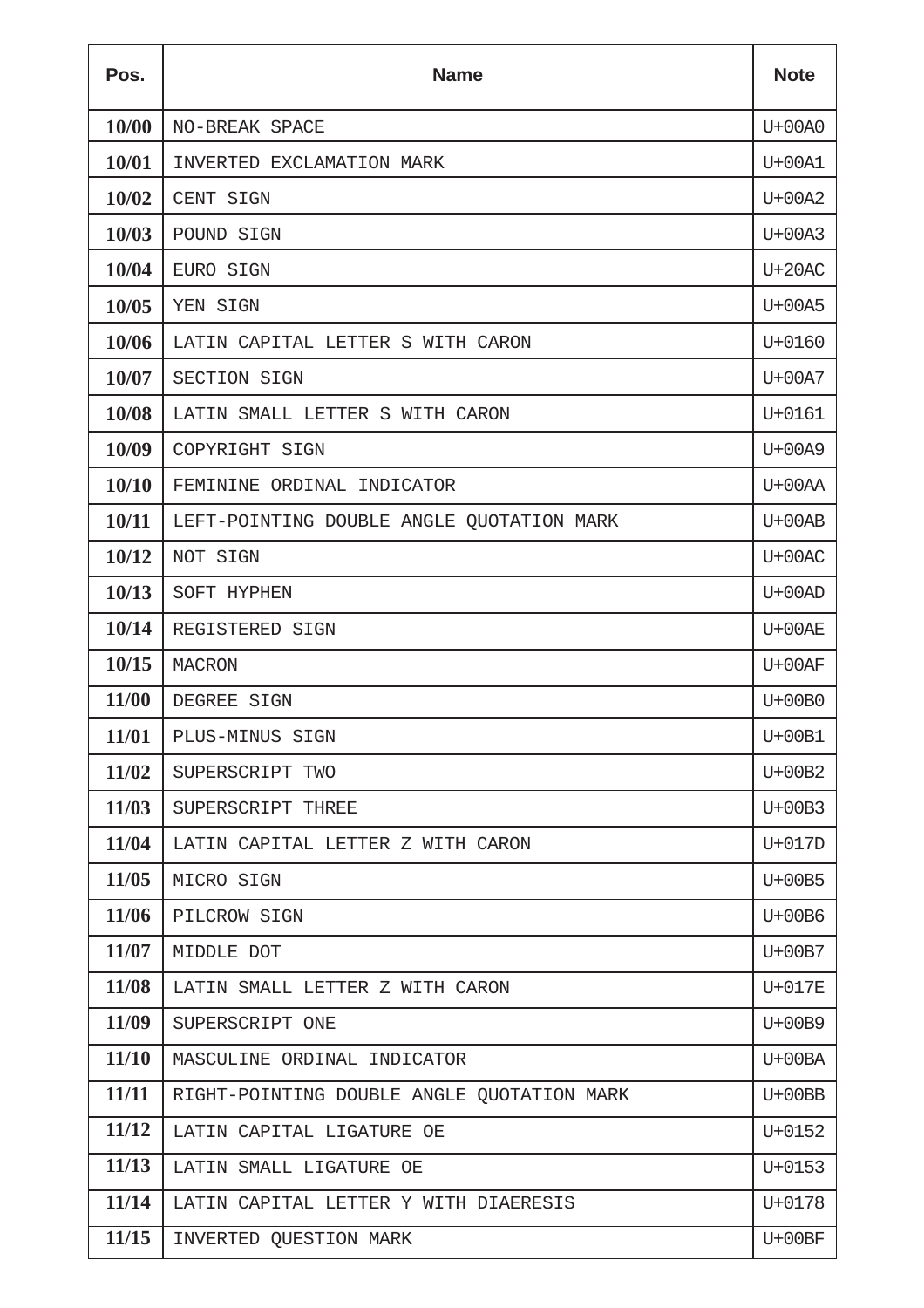| Pos.         | <b>Name</b>                            | <b>Note</b> |
|--------------|----------------------------------------|-------------|
| <b>12/00</b> | LATIN CAPITAL LETTER A WITH GRAVE      | U+00C0      |
| 12/01        | LATIN CAPITAL LETTER A WITH ACUTE      | U+00C1      |
| 12/02        | LATIN CAPITAL LETTER A WITH CIRCUMFLEX | U+00C2      |
| 12/03        | LATIN CAPITAL LETTER A WITH TILDE      | U+00C3      |
| 12/04        | LATIN CAPITAL LETTER A WITH DIAERESIS  | U+00C4      |
| 12/05        | LATIN CAPITAL LETTER A WITH RING ABOVE | U+00C5      |
| 12/06        | LATIN CAPITAL LETTER AE                | U+00C6      |
| 12/07        | LATIN CAPITAL LETTER C WITH CEDILLA    | U+00C7      |
| 12/08        | LATIN CAPITAL LETTER E WITH GRAVE      | U+00C8      |
| 12/09        | LATIN CAPITAL LETTER E WITH ACUTE      | U+00C9      |
| <b>12/10</b> | LATIN CAPITAL LETTER E WITH CIRCUMFLEX | $U+00CA$    |
| 12/11        | LATIN CAPITAL LETTER E WITH DIAERESIS  | $U+00CB$    |
| 12/12        | LATIN CAPITAL LETTER I WITH GRAVE      | $U+00CC$    |
| 12/13        | LATIN CAPITAL LETTER I WITH ACUTE      | $U+00CD$    |
| 12/14        | LATIN CAPITAL LETTER I WITH CIRCUMFLEX | U+00CE      |
| 12/15        | LATIN CAPITAL LETTER I WITH DIAERESIS  | $U+00CF$    |
| 13/00        | LATIN CAPITAL LETTER ETH               | $U+00D0$    |
| 13/01        | LATIN CAPITAL LETTER N WITH TILDE      | U+00D1      |
| 13/02        | LATIN CAPITAL LETTER O WITH GRAVE      | $U+00D2$    |
| 13/03        | LATIN CAPITAL LETTER O WITH ACUTE      | $U+00D3$    |
| 13/04        | LATIN CAPITAL LETTER O WITH CIRCUMFLEX | U+00D4      |
| 13/05        | LATIN CAPITAL LETTER O WITH TILDE      | $U+00D5$    |
| 13/06        | LATIN CAPITAL LETTER O WITH DIAERESIS  | $U+00D6$    |
| 13/07        | MULTIPLICATION SIGN                    | U+00D7      |
| 13/08        | LATIN CAPITAL LETTER O WITH STROKE     | $U+00D8$    |
| 13/09        | LATIN CAPITAL LETTER U WITH GRAVE      | U+00D9      |
| 13/10        | LATIN CAPITAL LETTER U WITH ACUTE      | U+00DA      |
| 13/11        | LATIN CAPITAL LETTER U WITH CIRCUMFLEX | $U+00DB$    |
| 13/12        | LATIN CAPITAL LETTER U WITH DIAERESIS  | $U+00DC$    |
| 13/13        | LATIN CAPITAL LETTER Y WITH ACUTE      | $U+00DD$    |
| 13/14        | LATIN CAPITAL LETTER THORN             | $U+00DE$    |
| 13/15        | LATIN SMALL LETTER SHARP S             | $U+00DF$    |